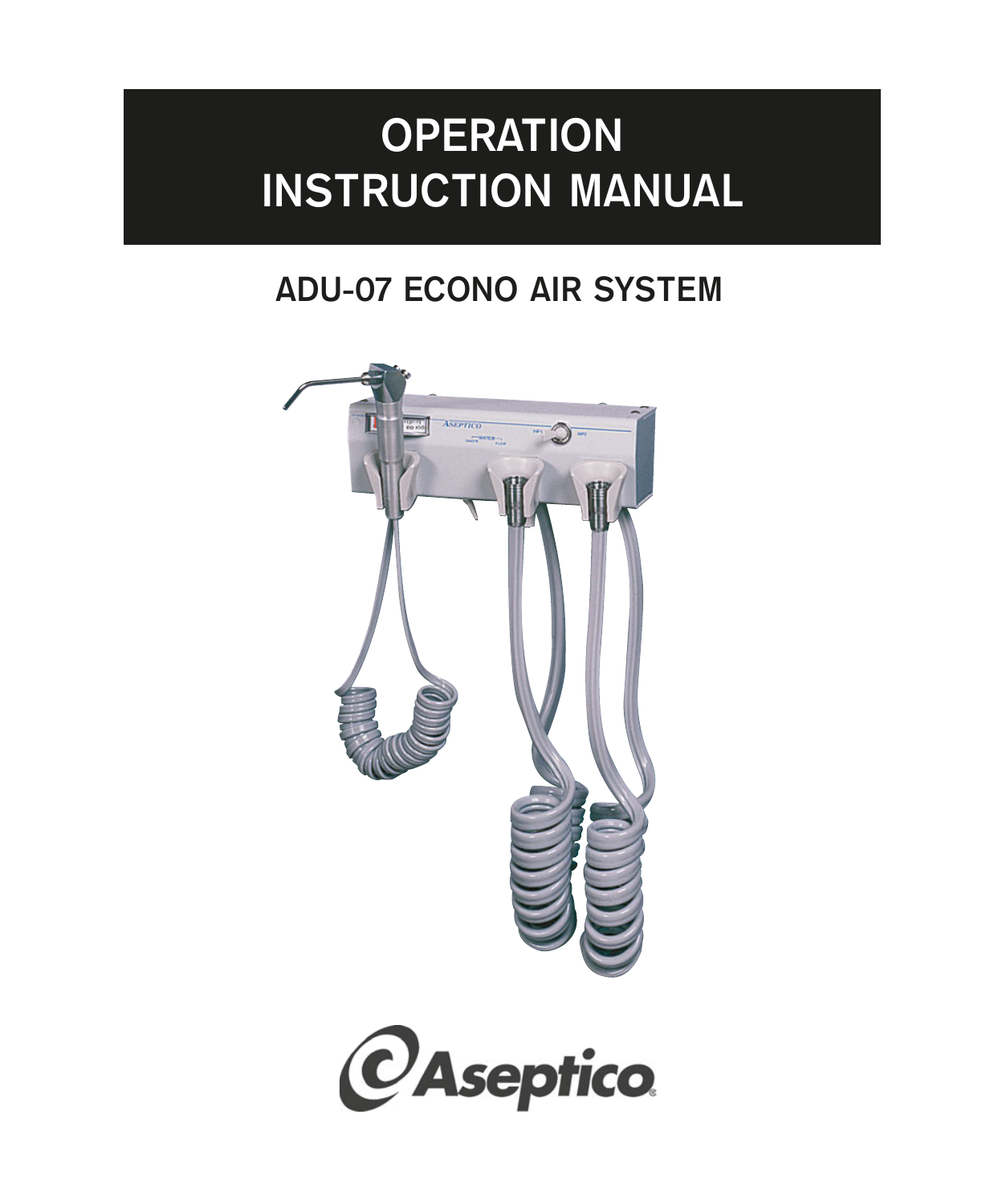Your new Aseptico ADU-07 Econo Air System is one of the finest handpiece control systems available to the professional. This economical system provides dental operatories, hygienists' rooms or satellite offices with two manually activated handpiece controls.

*Congratulations!*

This system is engineered to provide many years of reliable service. Please read the instructions provided in this manual to receive the best and longest service from your Aseptico equipment.

### **INSTALLATION:**

Before you install your ADU-07 unit, locate a suitable mounting surface that has access to a clean, filtered air and water supply.

- **1**. Remove the chassis back from the front by unscrewing the 6-32 x 1/4 holding screws.
- **2.** Use the mounting holes on the back of the chassis as a marking template and secure the chassis back to a flat vertical surface. Then reattach the front of chassis to the mounted back. (Fig. 1)
- **3.** Locate the 1/4" grey air supply line and the blue water supply line exiting from beneath the ADU-07 console. Connect the grey air supply line to a clean regulated 60-90 PSI compressed air supply. Connect the blue water supply line to a clean regulated water source such as the tap water supply or a remote self-contained water system. (Fig. 2).



*Figure 1 - Chassis Mounting*



*Figure 2 - Water & Air Connections*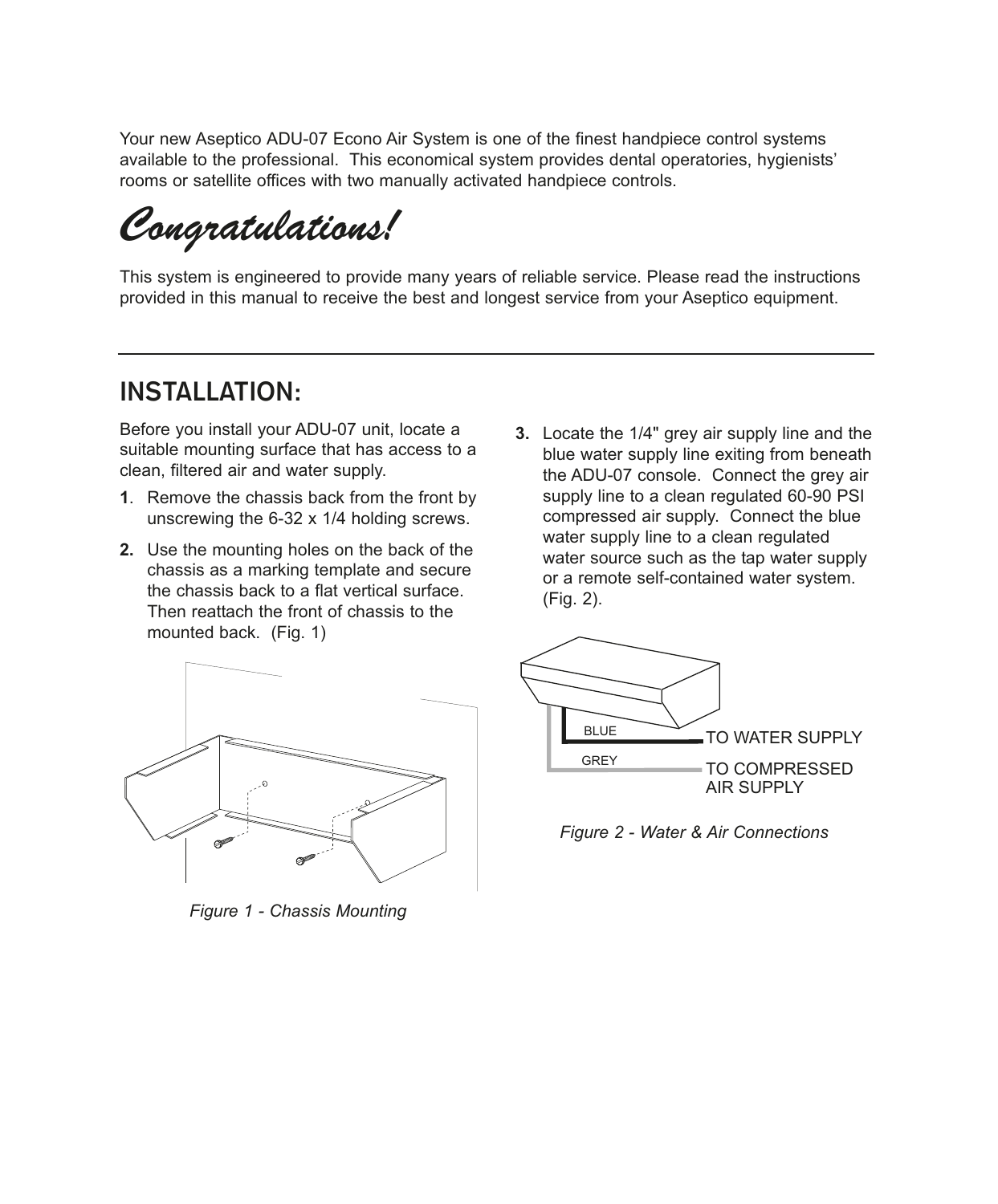#### **OPERATION FUNCTIONS: (See Figure 3)**

- **1**. **Handpiece Selector** Selects highspeed (HP1) or lowspeed (HP2) handpiece operation.
- **4. Pressure Guage** Provides visual indication of drive air pressure for the handpiece in use.
- **5. Drive Air Pressure Control** Adjusts drive air pressure to the highspeed and lowspeed handpieces.
- **7. Air/Water Syringe**  Delivers air, water, or a combination mist. Supplied with autoclavable tips.
- **3. Water Flow Control** Adjusts water coolant flow to the highspeed handpiece.
- **2. Water On/Off Toggle** Controls on/off flow of water coolant to the highspeed handpiece.
- **6. Foot Control** *(not shown)*  Controls drive air pressure to the active handpiece. Apply light foot pressure to any part of the foot control cover.

*Figure 3 - Console* 



# **UNIT OPERATION:**

- **1**. **Handpieces** *(sold separately)* Connect the proper highspeed and lowspeed handpieces to their appropriate connector. Switch the handpiece selector toggle to the desired handpiece. Depress foot control for operation.
- **2. 3-Way Air/Water Syringe** Depress the right button for air operation, and the left button for water operation. Depressing both buttons will create a mist. The syringe features quick-change autoclavable tips: To remove a tip, press on the locking ring surrounding the tip socket and pull the used tip straight out of the socket (Fig. 4). To insert a new tip, press locking ring and push tip into socket as far as it will go. Release ring and gently tug on tip before using to ensure that tip is securely locked into socket.

#### **Syringe Tip Sterilization:**

- **1)** Remove contaminated syringe tip.
- **2)** Remove all visible signs of contamination before autoclaving.
- **3)** Autoclave tip at 132° C (270° F) for ten minutes.
- **4)** Sterilize between each patient use.

**NOTE**: Since only the tips can be autoclaved, it is recommended that the air/water syringe be bagged with a disposable, single-use plastic sleeve between each patient use.